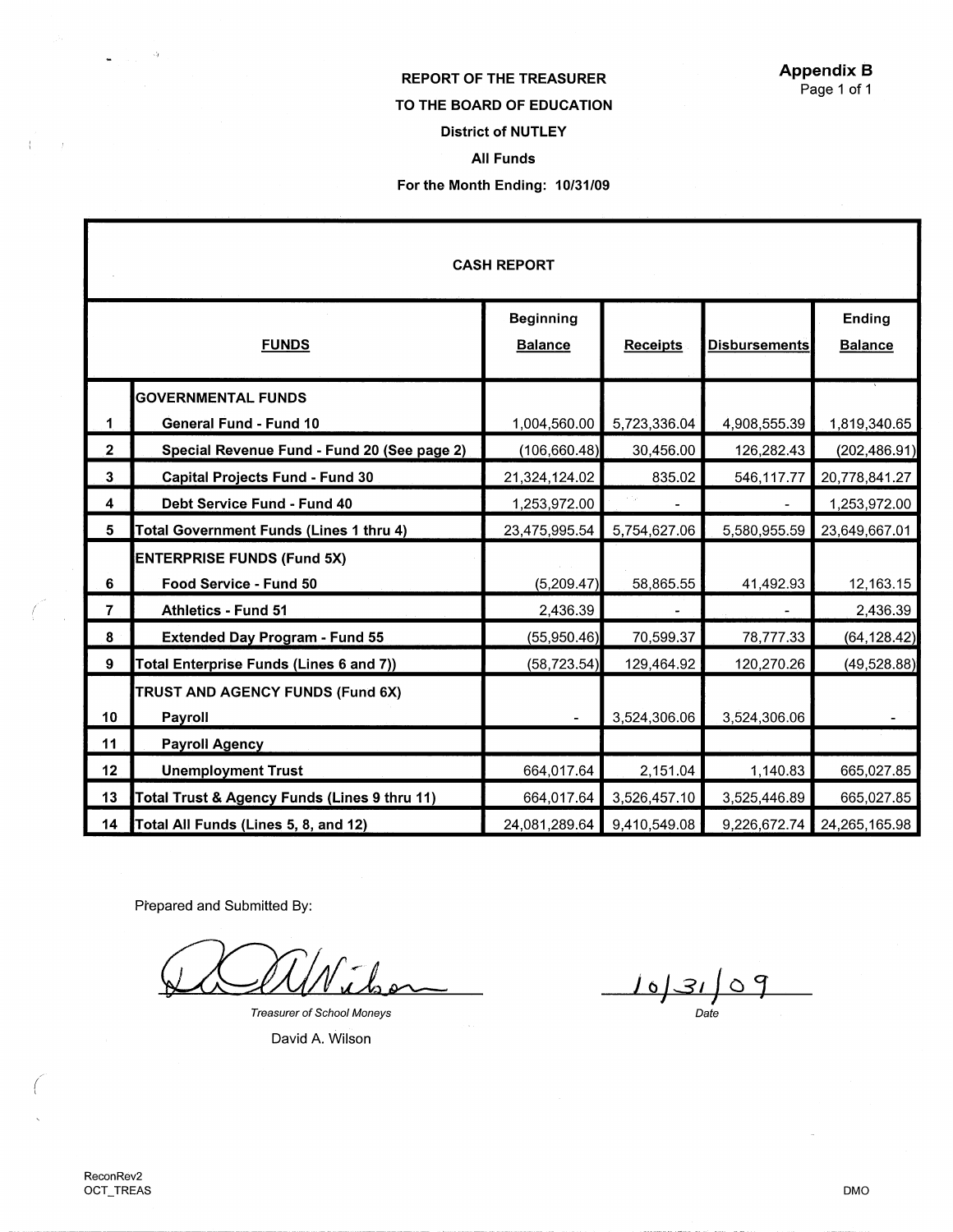

 $\sim$   $^{-3}$ 

 $\mathbf{R}^{(1)}$  and

 $\langle$ 

-

 $\mathbb{R}^+$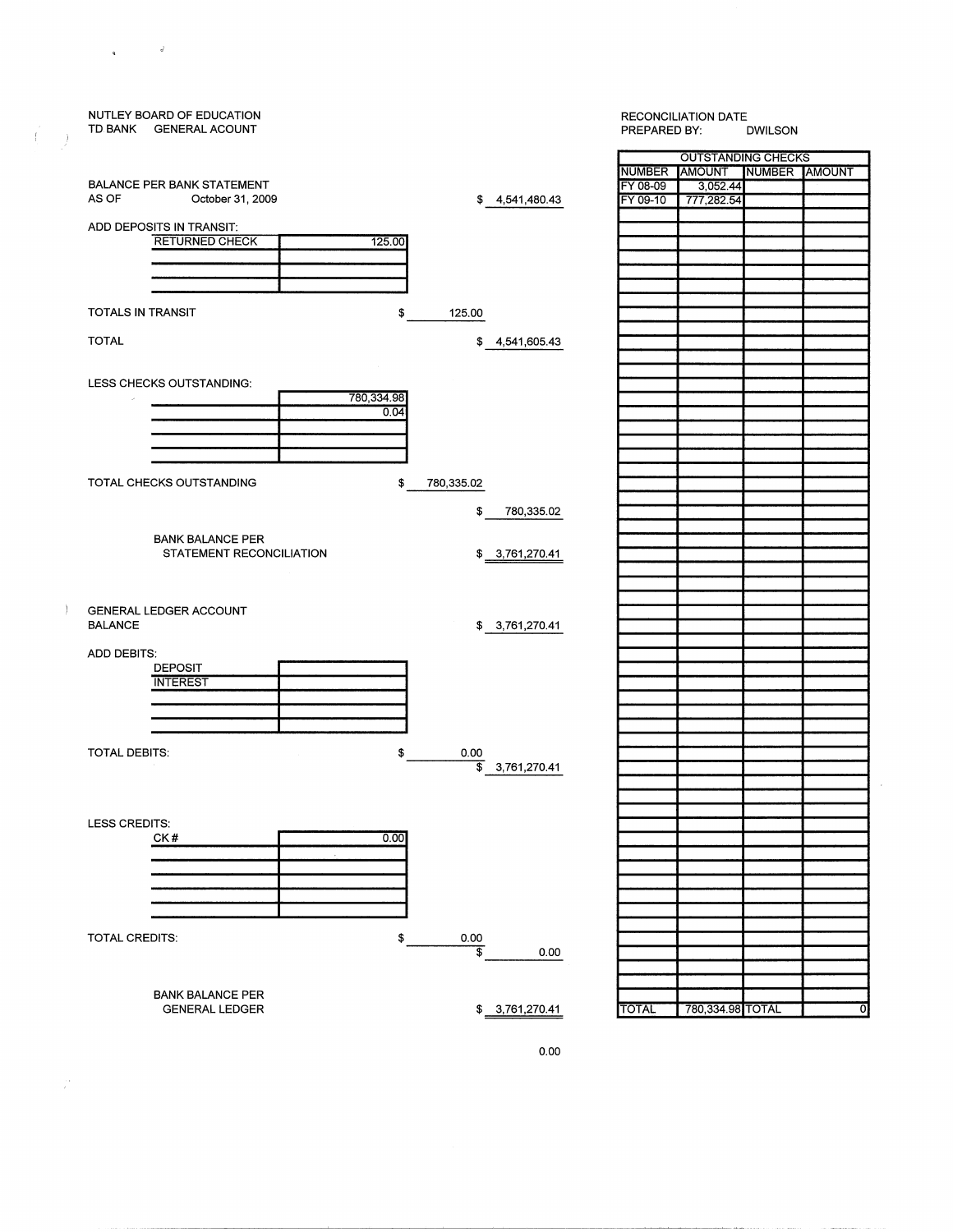

)

 $\mathcal{C}^{\mathcal{C}}$  and  $\mathcal{C}^{\mathcal{C}}$ 

J

Ĵ.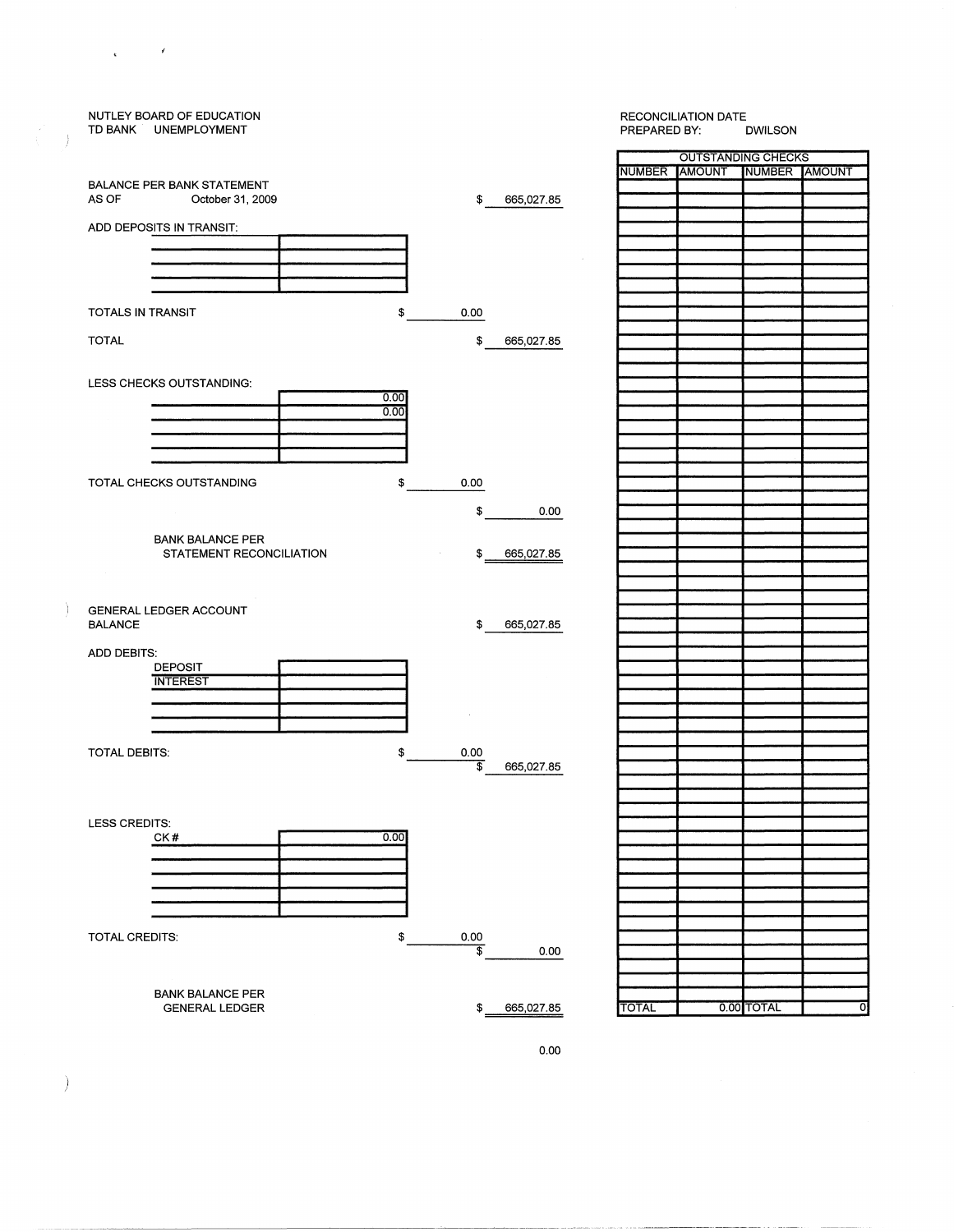### NUTLEY BOARD OF EDUCATION TD BANK SALARY BALANCE PER BANK STATEMENT ASOF November 10, 2009 ADD DEPOSITS IN TRANSIT: ENCODE ERROR 4.00 TOTALS IN TRANSIT \$ TOTAL LESS CHECKS OUTSTANDING:  $\frac{62,278.63}{0.00}$ TOTAL CHECKS OUTSTANDING \$ 62,278.63 592447 50.21 BANK BALANCE PER STATEMENT RECONCILIATION GENERAL LEDGER ACCOUNT BALANCE  $\updownarrow$   $\updownarrow$  0.00 ADD DEBITS: DEPOSIT **INTEREST** TOTAL DEBITS: \$ 0.00  $\frac{1}{2}$  0.00 LESS CREDITS: CK#  $0.00$  $\overline{\phantom{0}}$ TOTAL CREDITS: \$ 0.00  $\frac{1}{2}$  0.00 BANK BALANCE PER \$ 0.00 TOTAL 62,278.63 TOTAL GENERAL LEDGER

 $\mathbf{r}$ 

 $\epsilon$ 

# RECONCILIATION DATE<br>PREPARED BY: DWILSON PREPARED BY: OUTSTANDING CHECKS NUMBER AMOUNT NUMBER AMOUNT 587605<br>588778 \$ 62,274.30 588778 60.24 7/1/2009 590431 591133 610.59 591490 334.07<br>591651 61.37 591651 591725 60.24 591818 1,725.45<br>591859 1,010.16 591859 1,010.16<br>591865 1,881.91 4.00 591865 1,881.91 591965 1,402.08<br>592138 3,507.00 \$62,278.30 592138 3,507.00<br>592217 404.96 592217 592284 528.03 592300 592373 60.24<br>592380 160.67 592380 592388 361.52<br>592399 60.24 592399 592411 22.52 592422 60.24<br>592447 50.21 592450 602.80<br>592455 120.51 \$<u>62,278.63</u> 592455 120.51<br>592460 640.59 592460<br>592471 45,365.71<br>120.00  $\frac{-0.33}{592485}$ 2,047.54

-0.33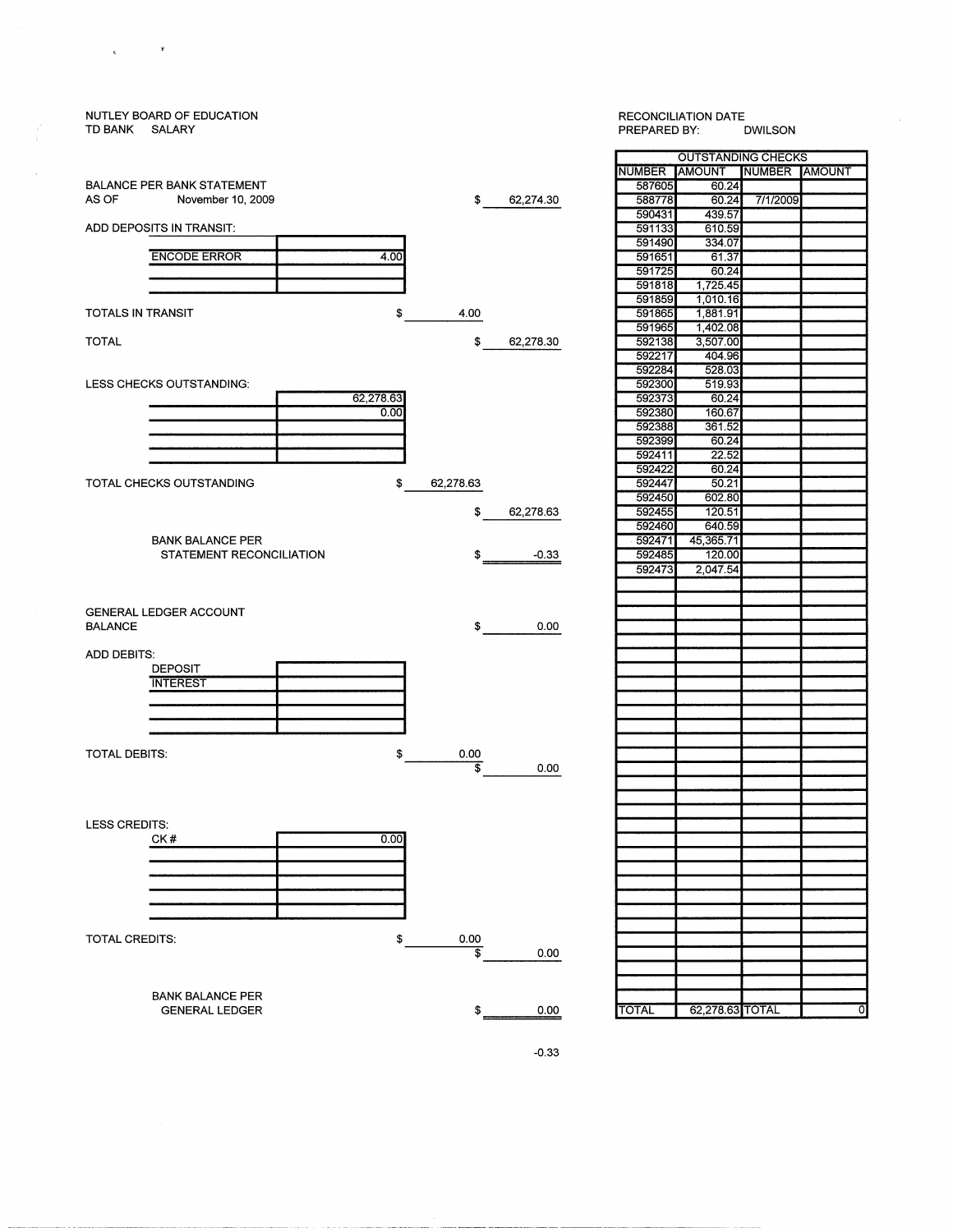#### NUTLEY BOARD OF EDUCATION TD BANK CAPITAL RESERVE PREPARED BY: OUTSTANDING CHECKS NUMBER AMOUNT NUMBER AMOUNT BALANCE PER BANK STATEMENT<br>AS OF October 31, 200 October 31, 2009 \$ 391,151.53 ADD DEPOSITS IN TRANSIT: TOTALS IN TRANSIT \$ 0.00 TOTAL \$ 391,151.53 LESS CHECKS OUTSTANDING:  $\frac{0.00}{0.00}$ TOTAL CHECKS OUTSTANDING 0.00 \$ \$ 0.00 BANK BALANCE PER STATEMENT RECONCILIATION \$ 391,151.53 GENERAL LEDGER ACCOUNT BALANCE \$ 391,151.53 ADD DEBITS· DEPOSIT INTEREST TOTAL DEBITS: \$  $rac{0.00}{\$}$ 391,151.53 LESS CREDITS: CK#  $0.00$ <u>000</u> TOTAL CREDITS: \$ 0.00  $\frac{1}{2}$  0.00 BANK BALANCE PER GENERAL LEDGER \$ 391,151.53 TOTAL 0.00 TOTAL

 $\epsilon$  ,  $\epsilon$  ,  $\epsilon$  ,  $\epsilon$ 

RECONCILIATION DATE<br>PREPARED BY: DWILSON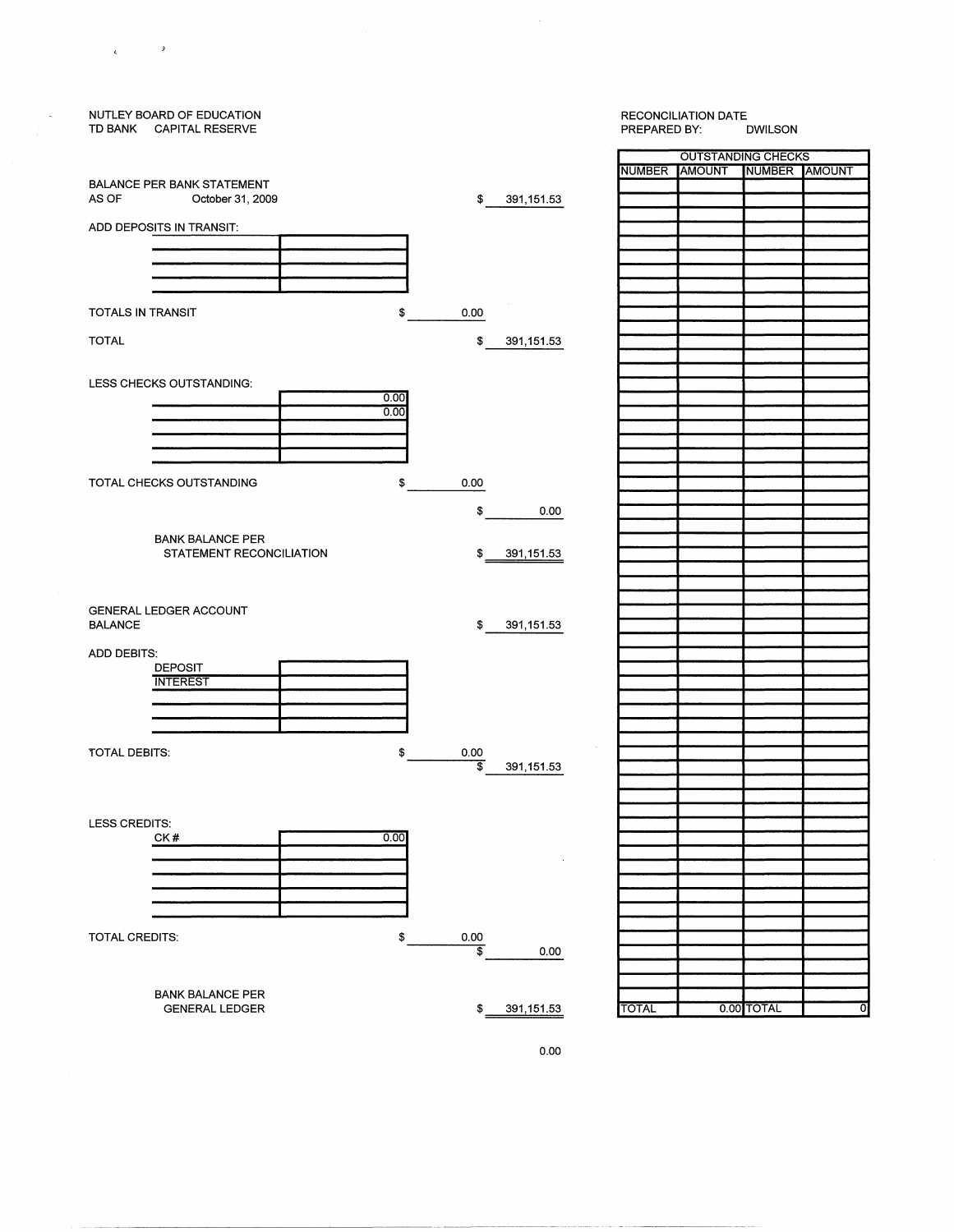

 $\sim$ 

 $\pm$ 

 $\mathbb{Z}_{\mathbf{Z}}$  , and  $\mathbb{Z}_{\mathbf{Z}}$